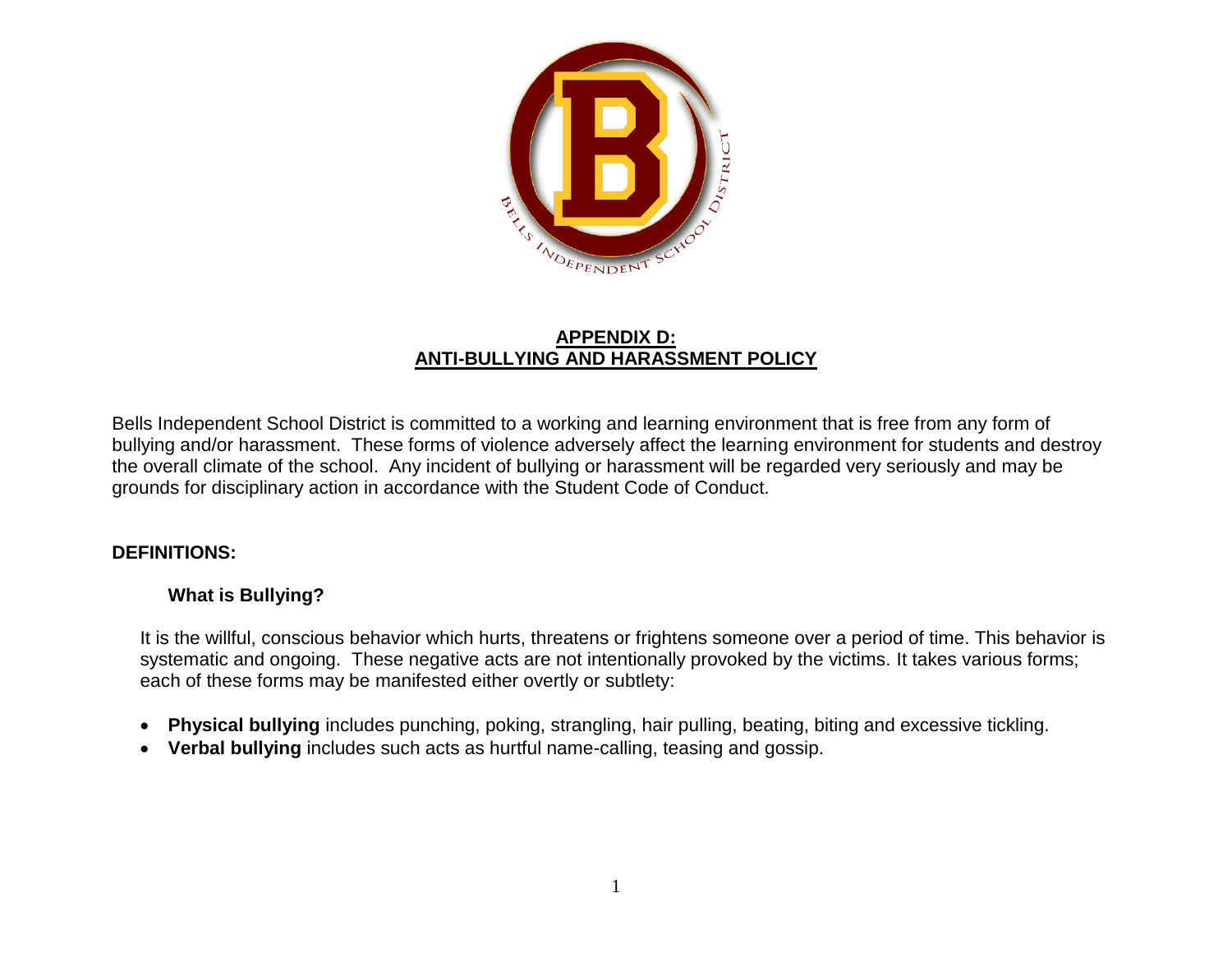- **Emotional bullying** includes rejecting, terrorizing, extorting, defaming, humiliating, blackmailing, rating/ranking of personal characteristics such as race, disability, ethnicity, or perceived sexual orientation, manipulating friendships, isolating, ostracizing and peer pressure.
- **Sexual bullying** includes many of the actions listed above as well as exhibitionism, voyeurism, sexual propositioning, sexual harassment and abuse involving actual physical contact and sexual assault.
- **Cyber Bullying** includes spreading rumors in chat rooms and posting pictures and or information on the Internet about a particular victim that is unwanted and may or may not be true. This includes inappropriate mobile phone text messages, e-mail, or voice mail.

#### **What is Harassment?**

Behavior that is offensive, intimidating or hostile; which interferes with individuals' working or social environment; or which induces stress, anxiety, fear or sickness on the part of the harassed person. Harassment may take many forms and involve more than one individual both as the harasser and the victim.

- **Physical harassment** ranging from touching to serious assault
- **Verbal and written harassment** through jokes, offensive language, gossip and slander, letters, etc.
- **Visual display** of posters, graffiti, obscene gestures, flags, and emblems
- **Intrusion** by pestering, spying, or following someone
- **Bullying** as defined above

# **POLICY AIMS**

- To ensure that there is a clear procedure to follow which deals with incidents of bullying.
- To prevent bullying by providing opportunities for discussion by students, teachers and administrators within the educational environment.
- To ensure that all pupils have access to an adult in school to whom they may talk in confidence, in the knowledge that something will be done immediately and that the matter will be dealt with sensitively and discreetly.
- To make the unacceptable nature of bullying, and the consequences of any repetition, clear to the bully and his or her parents.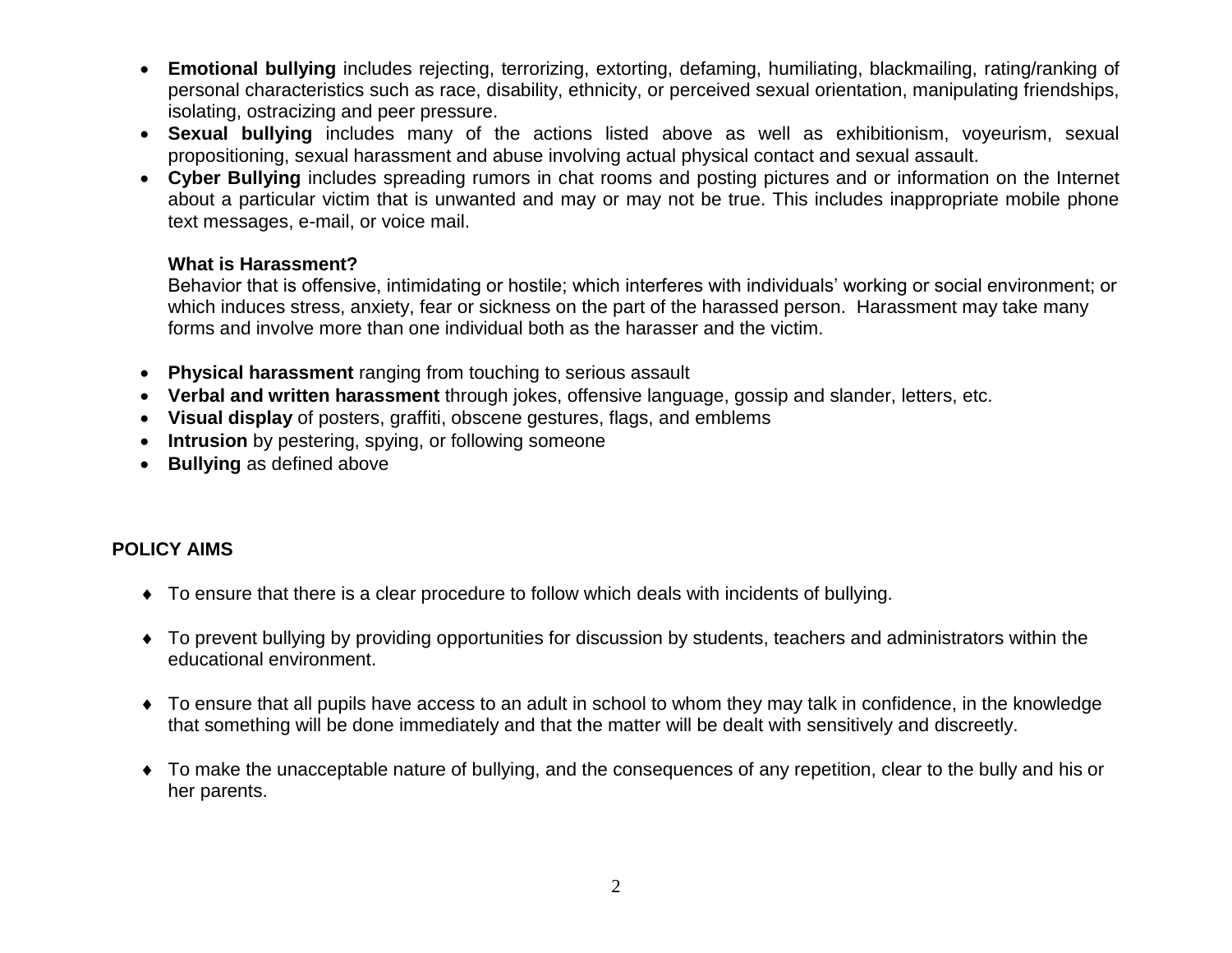To make clear to parents of victims and bullies the actions that are being taken, the reasons for the action and what they, as parents, can do to reinforce those actions.

**IMPLEMENTATION:** Students and all district employees have a responsibility to recognize bullying and harassment and take appropriate action in accordance with this policy immediately when they become aware of any such behavior. If at any point during the reported bullying incident, a student violates Bells I.S.D. Student Code of Conduct, disciplinary action as outlined in the Student Code of Conduct will take place along with the following.

### **Stage One**

Unless an incident is of a very serious nature, it will be dealt with initially by the staff member who witnesses the incident or receives the initial report of the incident. This person will document the incident and send a copy of the documentation to the campus administrator. The purpose of this record is:

- to aid memory by recording details of the incident.
- for clarity in assessment of the situation
- to determine a pattern of bullying behavior

The teacher or administrator may deem it necessary to inform the parents at this stage.

### **Stage Two**

A formal, written report will be completed by the following:

- 1) the bully
- 2) the victim
- 3) other parties potentially involved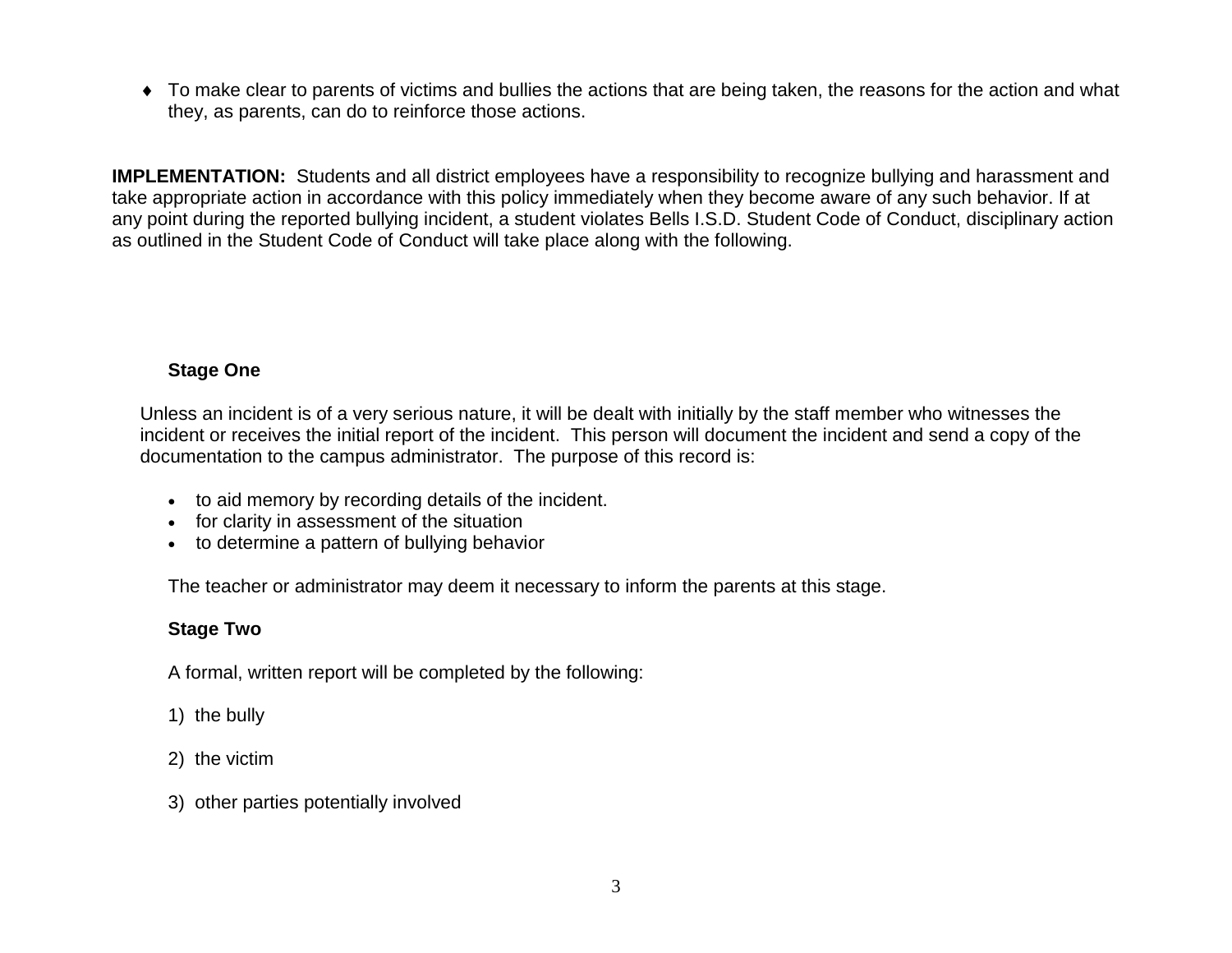#### 4) the Principal or Counselor

5) the staff or faculty member who witnesses the incident if applicable.

The written report will include pertinent information about when and where the incident took place and the writer's perspective of the occurrence. In addition, the report will include ideas for resolving the negative behavior and motivating the bully to move away form the negative behavior.

The Campus Principal will arrange to meet with the parents of the child who is seen to be bullying and with the parents of the victim of the bullying, the campus counselor and any other school personnel who have been key players in the incidences of bullying. The children themselves may be required to attend part or all of these meetings. The written report will include pertinent information about when and where the incident took place and the writer's perspective of the occurrence. In addition, the report will include ideas for resolving the negative behavior and motivating the bully to move away from the negative behavior.

Parents should also be given the opportunity for their input regarding strategies for changing the bullying behavior as well as strategies for the victim in dealing with bullying behaviors. The aim of the meeting is to ensure that everyone understands what needs to take place in order to put a halt to the bullying and provide an appropriate learning environment for students.

#### **Stage Three**

It is the duty of the school to provide a safe environment for all the children. Should the above interventions fail and the bullying continue, a program of sanctions will be implemented by the Principal in consultation, if necessary, with the Board of Trustees. These sanctions may include a period of suspension during which there will be on-going consultation with the parents to decide on appropriate action/s to be taken in the best interest of the child

### **TO STUDENTS**

If you are being bullied, or you know that someone else is, please tell a teacher or administrator at once, and it will be dealt with. Not telling means the victim will continue to suffer and the bully will carry on, perhaps bullying others too.

You all have a responsibility to ensure that bullying is not allowed to occur in our school.